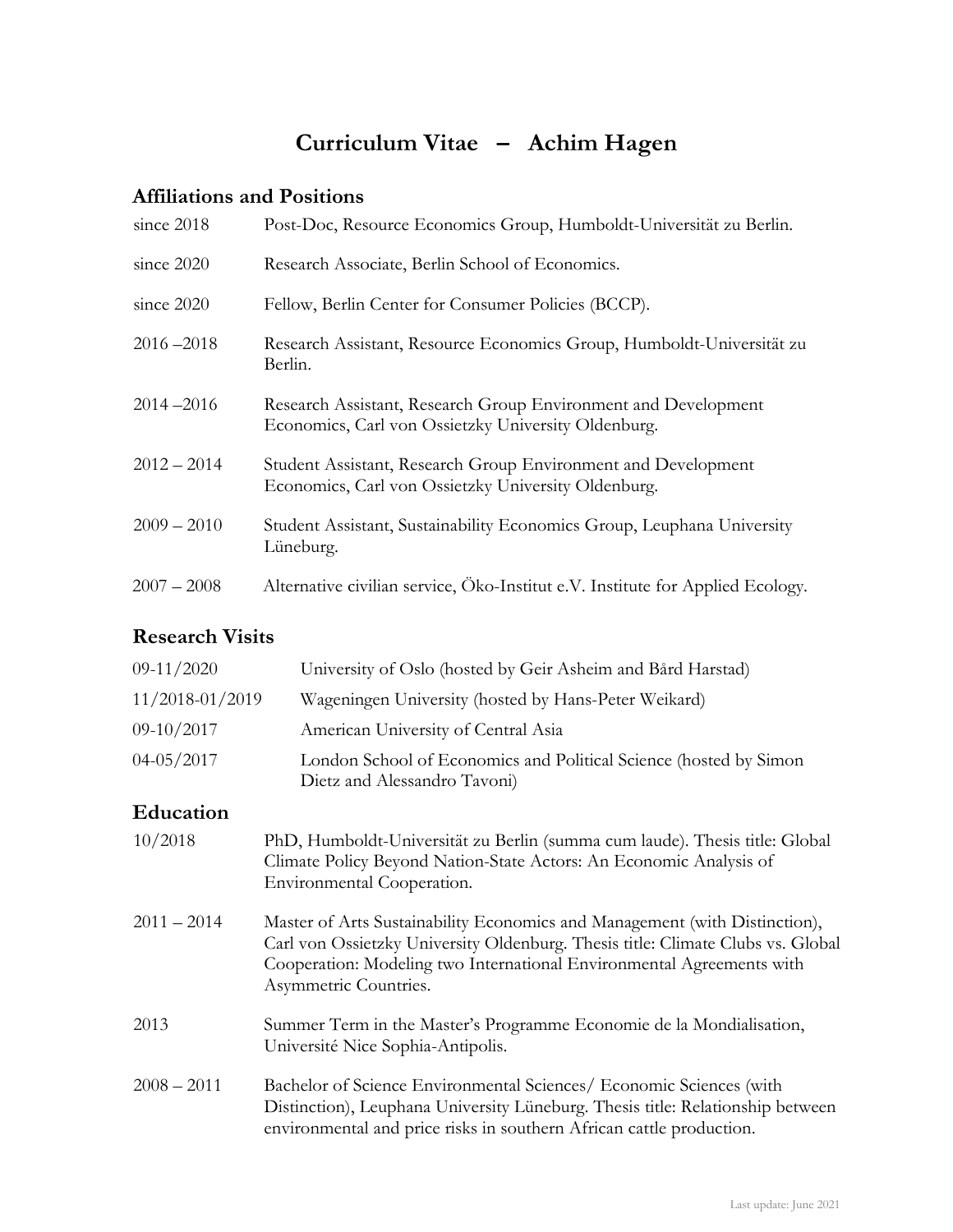#### **Papers Peer Reviewed**

Hagen, A. and J. Schneider. (2021). Trade sanctions and the stability of climate coalitions. *Journal of Environmental Economics and Management,* accepted.

Eisenack, K., A. Hagen, R. Mendelevitch and A. Vogt. (2021). Politics, profits and climate policies: How much is at stake for fossil fuel producers? *Energy Research & Social Science* 77, 102092.

Hagen, A., J.-C. Altamirano-Cabrera and H.-P. Weikard. (2020). National political pressure groups and the stability of international environmental agreements, *International Environmental Agreements: Politics, Law and Economics,* https://doi.org/10.1007/s10784-020-09520-5*.*

Hagen, A., P. von Mouche and H. P. Weikard. (2020). The Two-Stage Game Approach to Coalition Formation: Where We Stand and Ways to Go. *Games 11*(1), 3.

Hagen, A. and K. Eisenack. (2019). Climate clubs vs. single coalitions: the ambition of international environmental agreements, *Climate Change Economics,* 10 (3), 1950011.

Roggero, M., L. Kähler and A. Hagen. (2019). Strategic cooperation for transnational adaptation: lessons from the economics of climate change mitigation. *International Environmental Agreements: Politics, Law and Economics,* 19 (4-5), 395–410.

### **Book Chapter Peer Reviewed**

Hagen, A., L. Kähler and K. Eisenack. (2017). Transnational Environmental Agreements with Heterogeneous Actors, In S. Çağatay (ed.) *Economics of International Environmental Agreements: a Critical Approach*, Routledge.

### **Working Papers**

Hagen, A. (2021). Contested compromise: Climate policy reforms as share contests. *EAERE 2021 Conference Paper*.

Vogt, A., A. Hagen, R. Mendelevitch and K. Eisenack. (2021). Buy coal and gas? Addressing interfuel carbon leakage on deposit markets with market power.

Montes de Oca, M., F. Holz and A. Hagen. (2021). The political economy of fossil-fuel subsidy removal: Theory and empirical evidence from presidential democracies. *EAERE 2021 Conference Paper.*

Hagen, A. and M. Schopf. (2021). Green Protection for Sale: The Impact of Industrial Lobbying on International Cooperation in the Presence of Border Carbon Adjustment. *EAERE 2021 Conference Paper.*

Hagen, A. and A. Vogt. (2021). Predictors of climate policy stringency - A machine learning approach. *EAERE 2021 Conference Paper.*

Hagen, A., N. Jaakkola and A. Vogt. (2021). Endogenous climate policy, systemic risk and asset stranding. *EAERE 2021 Conference Paper.*

Hagen, A. and C. Roolfs. (2020). Self-Enforcing Environmental Confederations*. SURED 2020 Conference paper.*

Hagen, A. and H.-P. Weikard. (2020). Adaptation first: Does it hinder or help to form climate agreements. *EAERE 2020 Conference paper.*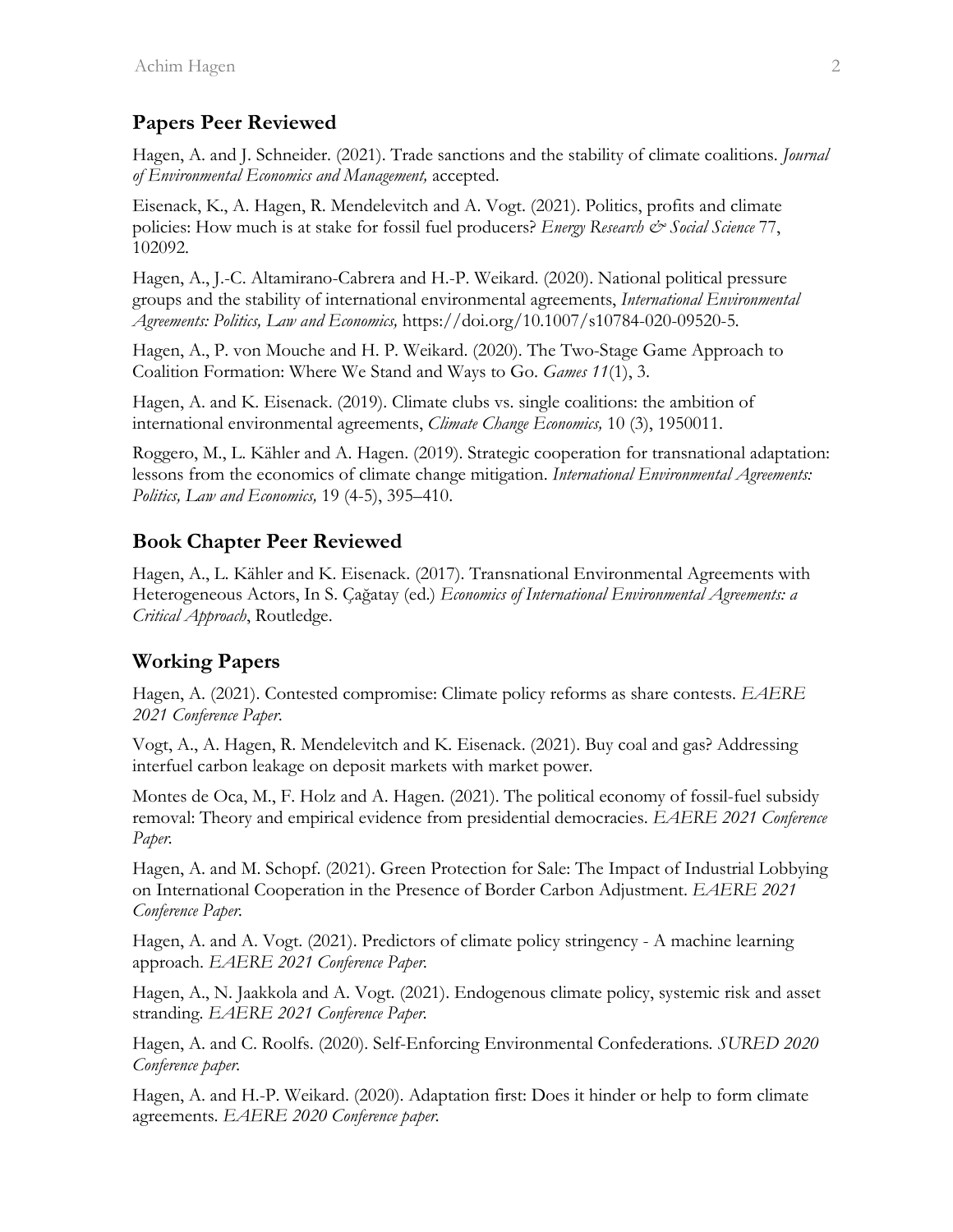### **Selected Work in Progress**

Stranded assets and realistic climate policy advice. With A. Gard-Murray, N. Jaakkola, S. Sen, and A. Vogt. Commissioned by *Review of Environmental Economics and Policy.*

Cooperation, inequality and equity in the provision of public goods: experimental evidence. With L. Bartels and C. Gallier.

## **Other Publications**

Hagen, A. and K. Pittel. (2021). Chancen und Risiken klimapolitischer Langfriststrategien am Beispiel des deutschen Klimaschutzgesetzes. *Wirtschaftsdienst* 101, 334–338.

Pittel, K., F. Holz, …, A. Hagen et al. (2021). Chances and Obstacles to Strengthening the Paris Agreement – The Case of Resource-Rich Countries. *Background Paper Forum Climate Economics 9.*

Kriegler, E., R. Gulde, …, A. Hagen et al. (2020). Phasing out fossil fuels - How to achieve a just transition? *Background paper for the 7th Klimaforum on 12th October 2020*, Potsdam: Potsdam-Institut für Klimafolgenforschung (u.a.), 43 p. https://doi.org/10.2312/pik.2020.005.

Hagen, A., N. Jaakkola and A.Vogt. (2019). The Interplay Between Expectations and Climate Policy: Compensation for Stranded Assets. *IAEE Energy Forum*.

Mendelevitch, R., P. Neetzow, A. Gotgelf, A. Hagen, J. Meya, M. Roggero and K. Eisenack. (2019). Beim Kohleausstieg sollten wir uns nicht auf eine unsichtbare Hand verlassen. *Positionspapier der Arbeitsgruppe Ressourcenökonomik*, Humboldt-Universität zu Berlin.

## **Scholarships and Awards**

| 2018-2019     | WASS-Grant for Resarch Visit at Wageningen University.                                                                                                                                                         |
|---------------|----------------------------------------------------------------------------------------------------------------------------------------------------------------------------------------------------------------|
| 2018          | Conference Presentation Award for Young Researchers (Vortragsprämie) of the<br>German Economic Association for presentation at the 6 <sup>th</sup> World Congress of<br>Environmental and Resource Economists. |
| 2017          | Best Poster Award at 23 <sup>rd</sup> Annual Conference of the European Association of<br>Environmental and Resource Economists.                                                                               |
| 2015          | Award for Best Master's Degree at the Department of Business Administration,<br>Economics, and Law, Carl von Ossietzky University Oldenburg (Joint Winner).                                                    |
| $2010 - 2014$ | Scholarship of the Friedrich-Ebert-Stiftung.                                                                                                                                                                   |
| 2011          | Award for Best Bachelors's Degree in Environmental Sciences / Economic<br>Sciences, Leuphana University Lüneburg (Joint Winner).                                                                               |

### **Research Funding**

PostFossil: A just transition to a post fossil society (10.000€), Berlin University Alliance: Grand Challenge Initiative, with TU Berlin, FU Berlin and MCC Berlin (joint project lead, 6 PIs).

FoReSee: Fossil Resource Markets and Climate policy: Stranded Assets, expectations and the political economy of climate change (1.000.000€), BMBF: Economics of Climate Change II, with ifo-Institute and DIW (lead of HU Berlin sub-project; sub-project volume: 337.000€) October 2018 – September 2021.

KEEP COOL east (178,000€), German Federal Environmental Foundation, January 2018 – December 2019 (Contributions and project lead January - October 2018).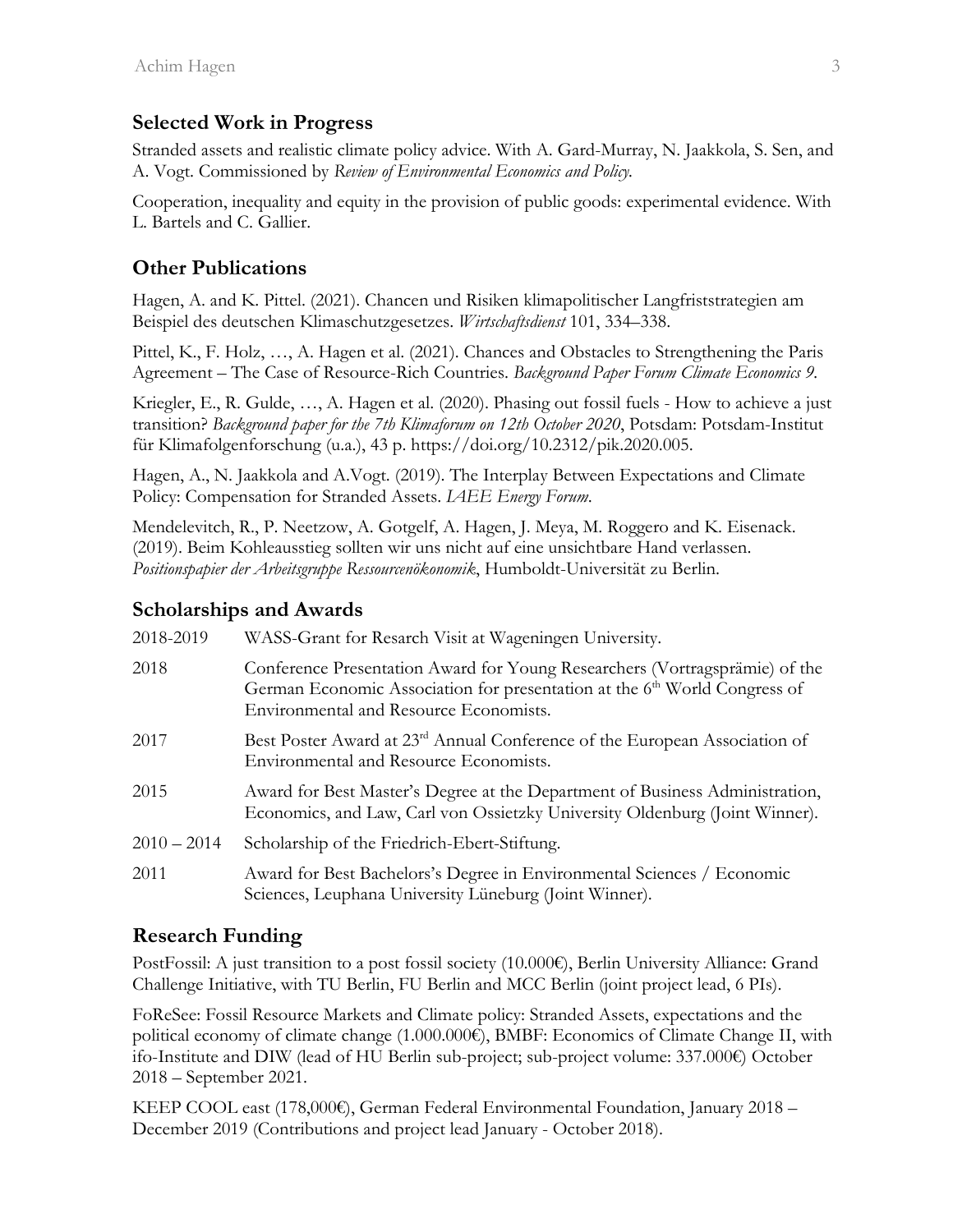# **Reviewer**

Journals: *Nature Communications, International Tax and Public Finance, Energy Economics, Resource and Energy Economics, Climate Policy, Energy Journal, Journal of Institutional Economics.*

Funding Bodies, Assessments, Conferences: *The National Science Centre (Poland), IPCC, EAERE.*

### **Activities as Consultant**

European Court of Auditors.

### **Selected Presentations**

| 2021 | EEA Congress (virtual-scheduled).<br>VfS Jahrestagung (virtual-scheduled).<br>Meeting of the European Public Choice Society (virtual).<br>AERE Summer Conference (virtual).<br>26 <sup>th</sup> EAERE Conference (virtual-scheduled).                                                                                                                                                              |
|------|----------------------------------------------------------------------------------------------------------------------------------------------------------------------------------------------------------------------------------------------------------------------------------------------------------------------------------------------------------------------------------------------------|
| 2020 | University of Oslo, ESOP Seminar.<br>Statistics Norway.<br>25 <sup>th</sup> EAERE Conference (virtual).<br>SURED Conference (virtual).                                                                                                                                                                                                                                                             |
| 2019 | Berlin Economics Workshop on Taxation -- Theory and Application, DIW Berlin.<br>Workshop on Social Norms and Public Goods, TU Freiberg.<br>ifo Workshop Climate and Energy Policy, Benediktbeuern.<br>International Conference on Public Economic Theory (PET), Strasbourg.<br>Wageningen University.<br>University of Mannheim.<br>ZEW - Leibniz Centre for European Economic Research, Mannheim. |
| 2018 | 6 <sup>th</sup> WCERE, Thematic Session: Political Economy Levers of Environmental Cooperation<br>(with B. Harstad, A. Tavoni and R. Winkler).<br>8 <sup>th</sup> SURED Conference, Ascona.                                                                                                                                                                                                        |
| 2017 | London School of Economics and Political Science (LSE), London.<br>Zhejiang University, Hangzhou.<br>American University of Central Asia, Bishkek.<br>23rd EAERE Conference, Athens.<br>16 <sup>th</sup> Journées LAGV, Aix-en-Provence.<br>The emerging complexity of climate adaptation governance in a globalising world,<br>EPCS Conference, Budapest (accepted).                              |
| 2016 | Zhejiang University, Hangzhou.<br>21st Coalition Theory Network Workshop, Moscow.<br>IASC Conference Commons in a 'Glocal' World, Bern.                                                                                                                                                                                                                                                            |
| 2015 | 21 <sup>st</sup> EAERE Conference, Helsinki.<br>Second Environmental Protection and Sustainability Forum: Towards Global<br>Agreements on Environmental Protection and Sustainability, Bath.<br>20 <sup>th</sup> Coalition Theory Network Workshop, Venice.                                                                                                                                        |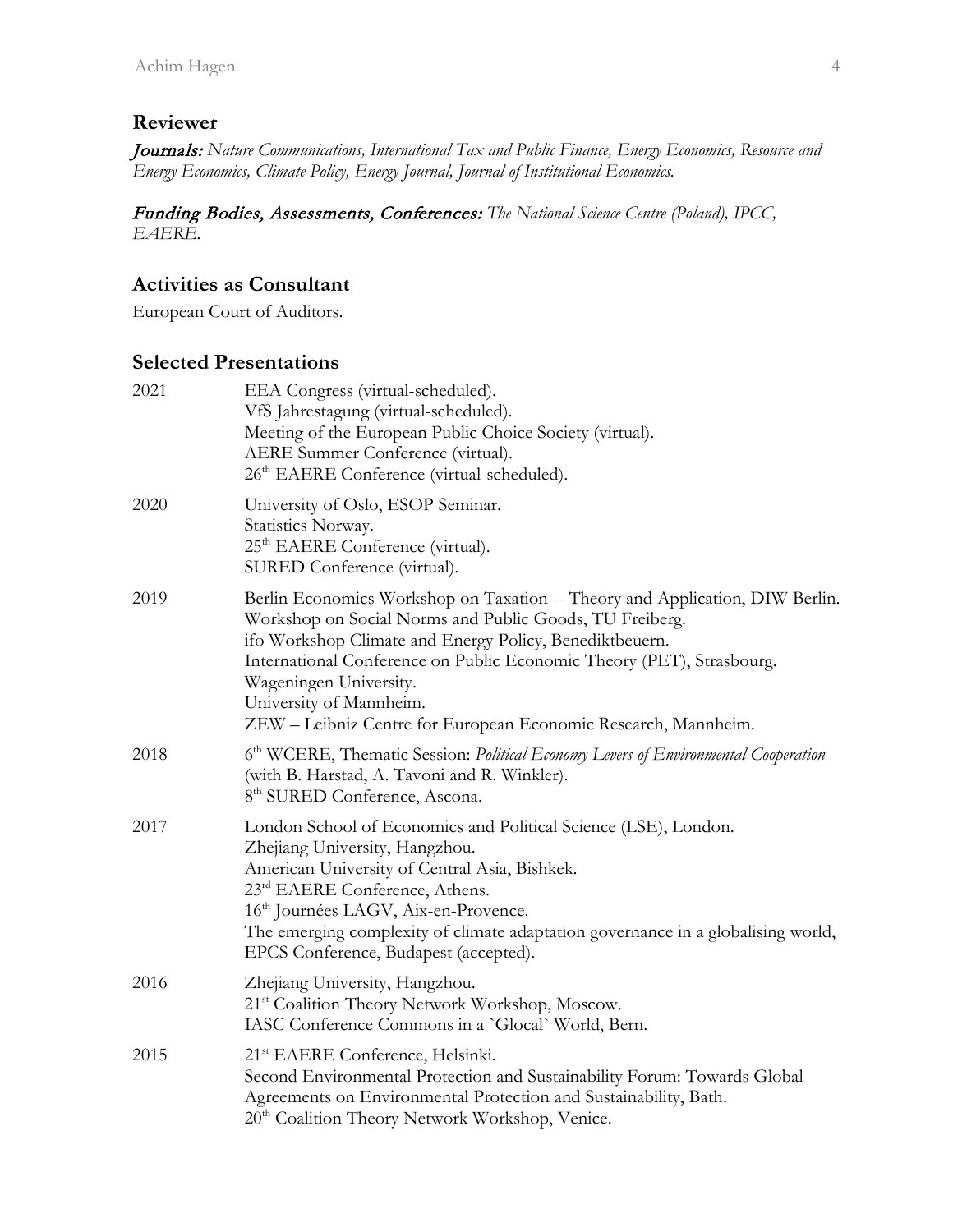|      | AURÖ Young Researcher Workshop on Environmental & Resource Economics,<br>Hamburg.                                                     |
|------|---------------------------------------------------------------------------------------------------------------------------------------|
| 2014 | IMA Conference on Game Theory and its Applications, Oxford.<br>IECGN Conference "Beyond 2015: Exploring the Future of Global Climate" |
|      | Governance", Amsterdam.                                                                                                               |

#### **Supervision of Master's Theses (Humboldt-Universität zu Berlin)**

Lukas Berger: Climate policies in a two-dimensional political equilibrium (admitted as PhD Student at DIW Graduate Center).

Ece Caliskan: Drivers of Climate Policies: A Machine Learning Approach.

Lara Wähling: The impact of market power and fossil fuel emission intensities on the choice between demand-side and supply-side climate policies (PhD student at Kiel Institute for the World Economy).

Lea Fink: What drives firms to successfully cooperate on climate change? (THESys Award for best Master Thesis 2018).

Qian Che: Strategic Inter-Fossil Fuel Effects of Climate Policies. A Game-Theoretic Analysis.

Sem Oxenaar: Mapping the financial and organizational interdependencies between the Dutch state and the fossil fuel industry (Researcher at the Dutch Research Institute for Transitions).

Nicolle Möller: Trade Unions' Participation in International Networks for Energy Democracy and Climate Change Mitigation (PhD student at Syracuse University).

Francis Beeson: The Political Economy of the Environment and Resources.

Joseph McPherson: Transboundary spillovers of climate adaptation measures.

#### **PhD Committees (Humboldt-Universität zu Berlin)**

Davit Stepanyan (2021) – Member.

Anna Buschmann (2020) – Member.

Carla Dohmwirth (2020) – Member.

#### **Teaching**

Institutional Economics and Political Economy (Winter Term 2020/21 with Eisenack et al.), Masters, Humboldt-Universität zu Berlin.

The resource curse: From research to policy (Winter Term 2019/20, with DIW), Masters, Humboldt-Universität zu Berlin.

Advanced Environmental and Resource Economics: Game Theory and Political Economy of the Environment (Winter Term 2018/19), Masters, Humboldt-Universität zu Berlin.

Theoretical, experimental and empirical methods to study Socio-Ecological-Technical Systems in Central Asia (with Kasymov et al.), American University of Central Asia.

Environmental and Resource Economics III (Winter Term 2016/17 with Eisenack et al.), Masters, Humboldt-Universität zu Berlin.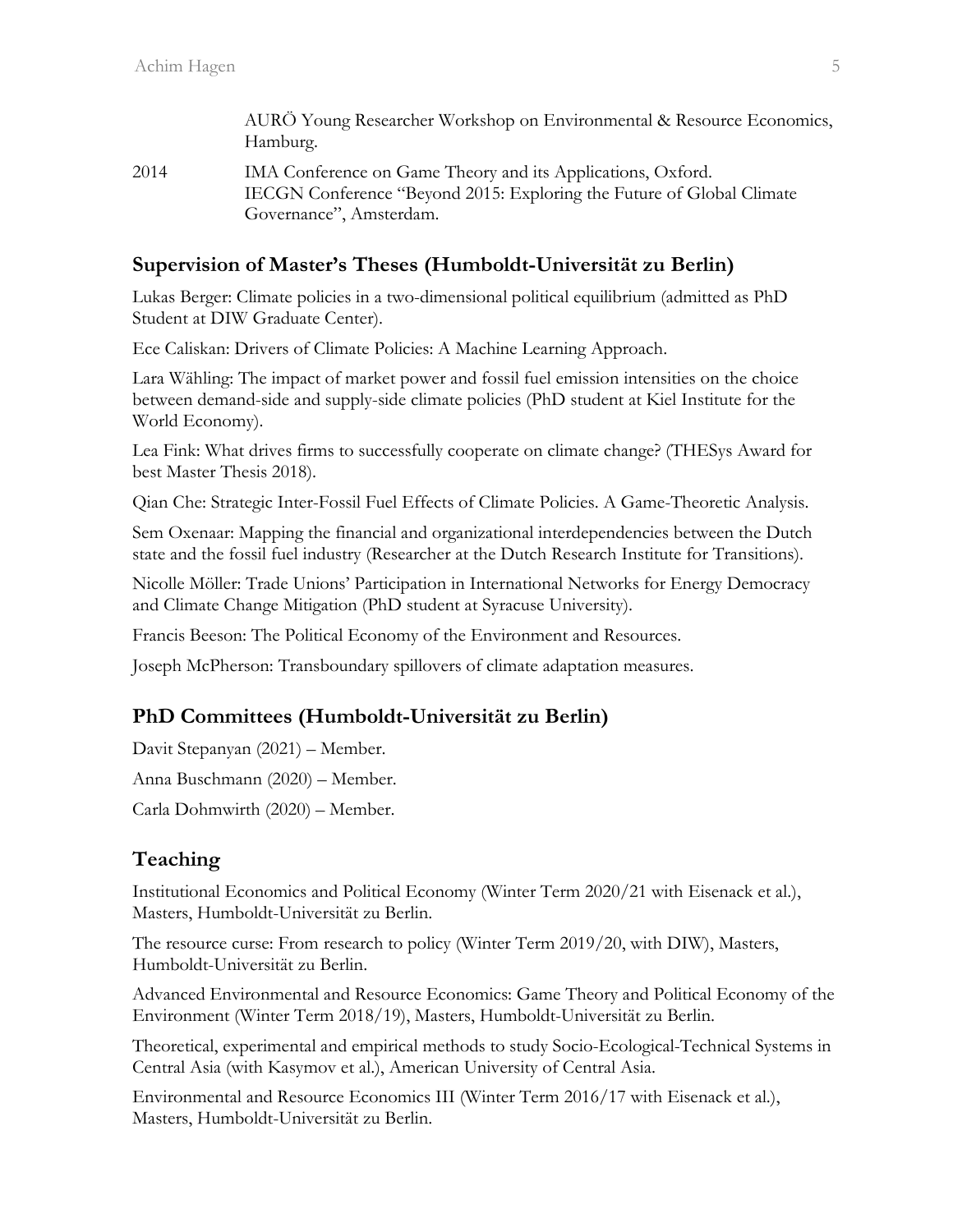Research Project: Polycentric Climate Governance (Winter Term 2015/16), Masters, Carl von Ossietzky University Oldenburg.

Microeconomic Foundations of Environmental and Resource Economics (Winter Term 2014/15 and Winter Term 2015/16), Masters, Carl von Ossietzky University Oldenburg.

Tutorial Resource Economics (Summer Term 2014 and Summer Term 2015), Masters, Carl von Ossietzky University Oldenburg.

### **Conference and Workshop Organization**

| 2021          | Thematic Session: Climate Policy, Stranded Assets and Financial Stability at the 26th<br>Annual Conference of the European Association of Environmental and Resource<br>Economists.                                                                                                                                                              |
|---------------|--------------------------------------------------------------------------------------------------------------------------------------------------------------------------------------------------------------------------------------------------------------------------------------------------------------------------------------------------|
| 2021          | 26th Annual Conference of the European Association of Environmental and<br>Resource Economists: Local Scientific Committee.                                                                                                                                                                                                                      |
| 2020          | 25th Annual Conference of the European Association of Environmental and<br>Resource Economists: Local Scientific Committee.                                                                                                                                                                                                                      |
| 2019          | Workshop: Stranded assets – what, where, who? Humboldt-Universität zu Berlin.                                                                                                                                                                                                                                                                    |
| 2018          | Thematic Session: Political Economy Levers of Environmental Cooperation at the 6th<br>World Congress of Environmental and Resource Economists, Gothenburg.                                                                                                                                                                                       |
| 2013          | Organisation and Facilitation of the Dialogue Session "The Role of Subsidies in<br>Sustainable Phosphorus Management" at the 1st Global TraPs World Conference<br>Beijing and Member of the Knowledge Integration Unit Support Team in the<br>Global TraPs Project (Global Transdisciplinary Processes on Sustainable<br>Phosphorus Management). |
| 2013          | Students as Innovators in University Teaching, World Student Environmental<br>Summit, Leuphana University Lüneburg.                                                                                                                                                                                                                              |
| $2012 - 2015$ | Founding Member of the Nachdenkstatt (Transdisciplinary Platform for<br>Sustainability), Recipient of the Student Environmental Award of the Deutsche<br>Umweltstiftung, Organization of Annual Conferences, Workshops and<br>Transdisciplinary Trainings.                                                                                       |

### **Further Training**

| Berlin Young Researchers' Workshop on "The Study of Cooperatives",               |
|----------------------------------------------------------------------------------|
| Humboldt-Universität zu Berlin.                                                  |
| InfraTrain Autumn School 2016 - Modelling Resource Markets: Advanced             |
| Methods of Operations Research, DIW Berlin/ Berlin University of                 |
| Technology (TU).                                                                 |
| Alliance Summer School in Science and Policy 2014 - Climate Change Research:     |
| The Nexus of Natural and Social Science, Columbia University/Sciences Po Paris   |
| / $\angle$ Ecole polytechnique.                                                  |
| Td Summer School: Transdisciplinary Research at the Science   Society interface, |
| Leuphana University Lüneburg.                                                    |
|                                                                                  |